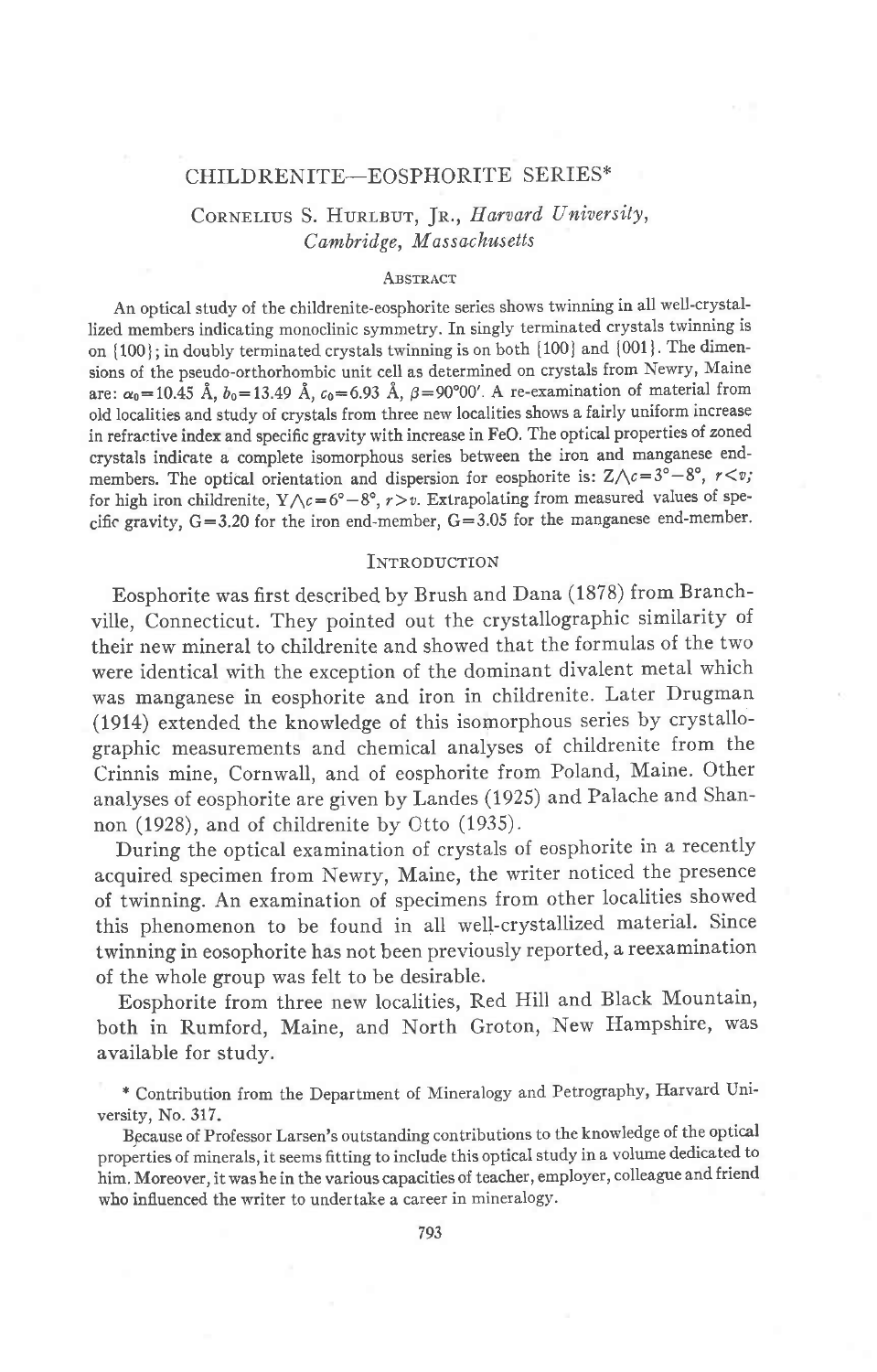# 794 C. S, EURLBUT, JR.

## **EOSPHORITE**

The name eosphorite was given by Brush and Dana (1878) to the ironpoor analogue of childrenite. The mineral described by them contained  $7.22\%$  FeO (average of three analyses). The formula for the manganese end-member of the isomorphous series can be written  $MnAl(PO<sub>4</sub>)$  $(OH)_2.H_2O$ . Eosphorite was described as orthorhombic with crystallographic measurements and axial ratios closely resembling those of childrenite, FeAl (PO<sub>4</sub>) (OH)<sub>2</sub>.H<sub>2</sub>O.

Newry, Maine. Eosphorite from Newry was described by palache and Shannon (1928). During 1949 several specimens of the minerai were found there which proved to be very similar to the original. The smallest crystals (about 0.1 mm. long) are a light brown but with increasing size they become darker and the largest (4 mm. long) are black. The habit of most of the crystals is the same with a nearly square cross section formed by the pinacoids  $a\{100\}$  and  $b\{010\}$  as shown in Fig. 1. However, a few of the smaller crystals are flattened on {010} (Fig. 2). AII are terminated by  $s{121}$ .



Eosphorite. Newry, Maine.

optical examination of these smaller more transparent crystals showed, when lying on {010}, a difference in the extinction positions of the two halves of the crystal. In all cases the line dividing the two parts was sharp and the extinction angle varied from  $6^{\circ}$  to  $8^{\circ}$ . There seems to be no. other interpretation but that the crystals are twinned by reflection on {100} and that they are monoclinic rather than orthorhombic. Figure 3 is a photomicrograph of such a twin and Fig. 4 shows the optical orientation of the two individuals.

It will be noted in Fig. 3 that in addition to the line marking the twin boundary, there are zone lines parallel to the apex of the crystal. From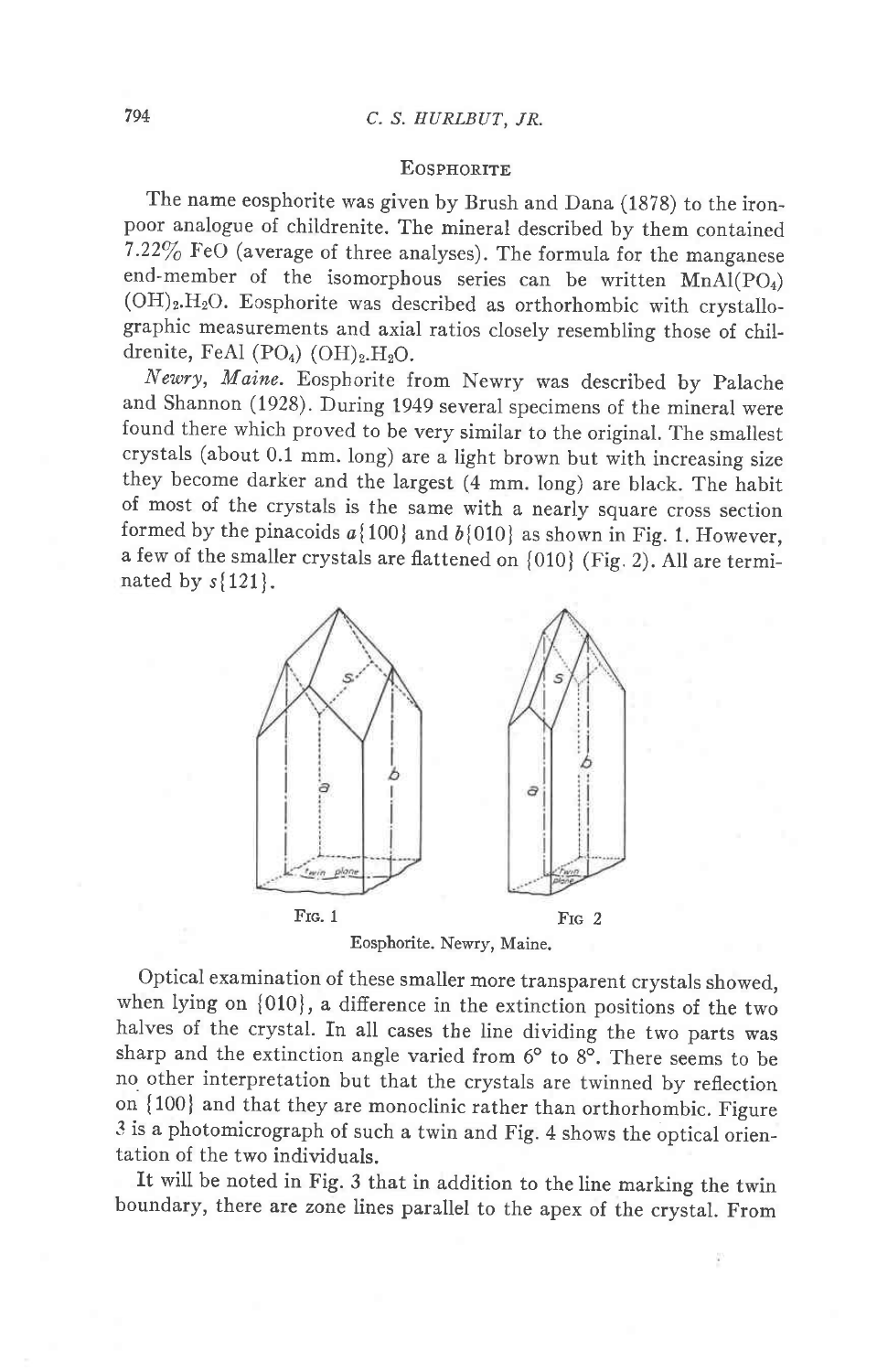the indices of refraction it is apparent that these lines represent changes in the composition from the base to the top. The following optical properties were obtained on a crystal one millimeter long:

| OPTICAL PROPERTIES OF EOSPHORITE, NEWRY, MAINE |  |  |  |  |
|------------------------------------------------|--|--|--|--|
|------------------------------------------------|--|--|--|--|

| Orientation                      | Base of crystal<br>$n(Na)^*$ | Tip of crystal<br>n(Na) |                     |
|----------------------------------|------------------------------|-------------------------|---------------------|
| $X = b$                          | 1.638                        | 1.639                   | $Opt.$ —            |
| $\mathbf v$                      | 1.660                        | 1.664                   | $2V = 50^{\circ}$   |
| $Z \wedge c = 6^\circ - 8^\circ$ | 1.667                        | 1.671                   | $r \leq v$ , strong |

From the curves given in Fig. 11, these variations in refractive indices would indicate that the base of the crystal contains approximately  $10\%$ 



Frc. 3. Photomicrograph of eosphorite Frc. 4. Optical orientation of twinned lying on  ${010}$  showing twinning. individuals shown in Fig. 3.



FeO and the tip approximately  $13\%$  FeO. However, the FeO content in the crystals as a whole is 10.10 (average of three determinations) indicating that the iron-rich portion is small.

Shannon, in his analysis of eosphorite from Newry, reported  $3.74\%$ FeO. Two new iron determinations\*\* made on the original material of Palache and Shannon (1928) gave 9.56% and 10.28% FeO. The FeO in the new material was found to be  $10.45\%$ . Since the optical and other physical properties of the two specimens are identical, it would appear that the original analysis is in error.

Because the Newry eosphorite crystals are rough and striated, goniometric measurements were unsatisfactory and did not lead to the determination of axial ratios. The measurements, however, were sufficiently

\* The indices of refraction as given throughout were determined by the immersion method using sodium light and are correct to  $\pm 0.001$ .

\*\* All the new chemical analyses reported here were made by F. A. Gonyer, Harvard Tlniversity.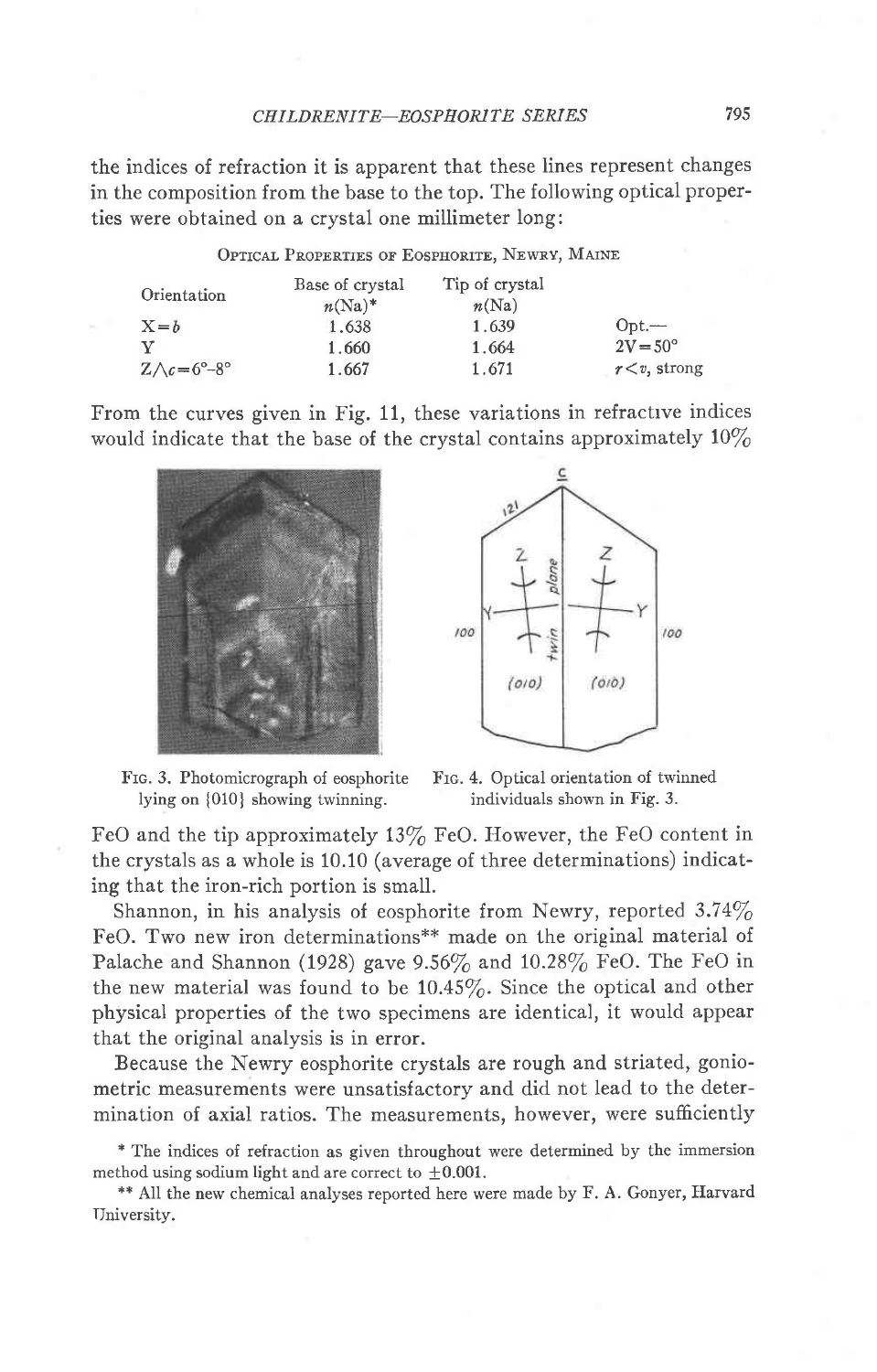good to determine that the only forms present are  $a\{100\}$ ,  $b\{010\}$ , and  $s{121}$ . The pseudoorthorhombic symmetry is produced by the repetition of  $\{121\}$  at the back of the crystal by twinning.

Rotation photographs and zero, first and second layer line Weissenberg  $x$ -ray photographs were taken about both [010] and [001], using a single individual. Additional Weissenberg photographs were taken using a twin. The corresponding photographs of the twin and single crystal were identical showing that the crystallographic angle  $\beta$  is 90° and that the twinning brings about no nonparallelism in the lattice. In Table 1 are given the dimensions of the unit cell and the axial ratios for the established pseudoorthorhombic position, which it seems wise to retain. The corresponding values for childrenite determined by Barnes (1919) are also given.

> TABLE 1. DIMENSION OF THE UNIT CELL AND AXIAL RATIOS OF EOSOPHORITE AND CHILDRENITE

### Unil Cell Dimensions

|             | Eosphorite (Newry)            | Childrenite (Tavistock)       |
|-------------|-------------------------------|-------------------------------|
|             | $a_0 = 10.45 \text{ Å}$       | $a_0 = 10.38 \text{ Å}$       |
|             | $b_0 = 13.49 \text{ Å}$       | $b_0 = 13.36$ Å               |
|             | $c_0 = 6.93 \text{ Å}$        | $c_0 = 6.911 \text{ Å}$       |
|             |                               | Axial Ratios                  |
| Morphology: | $a:b:c=0.7745:1:0.5139*$      | $a:b:c=0.7780:1:0.5258$       |
| Unit Cell:  | $a_0:b_0:c_0=0.7745:1:0.5137$ | $a_0:b_0:c_0=0.7766:1:0.5173$ |

\* Morphological ratios from the unpublished manuscript of the 7th edition of Dana's System of Mineralogy.

The extinctions observed on the Weissenberg photographs of eosphorite are the same as those reported for childrenite by Barnes (1949),who determined the space group as *Bba2*. It seems impossible to reconcile these extinction criteria with the optical properties. However, inasmuch as the optical evidence for monoclinic symmetry is strong, the lower symnetry is here assumed to be correct and the mineral monoclinic.

The specific gravity of eosphorite from Newry was given by Palache and Shannon as 3.069. Several new determinations using the large black crystals gave various values ranging from 3.06 to 3.08. However, the specific gravity of the smaller transparent crystals was determined as 3.10 by suspension in methylene iodide. Since these crystals lack the cracks and slight alteration present in the larger ones, the higher value is assumed to be more nearly correct. Using the cell dimension for eosphorite given above, the calculated specific gravity is 3.112.

Buckfield, Maine. Eosphorite from Buckfield was described by Landes (1925); his original material was available for study. The eosphorite is in long yeilow prismatic crystals as shown in Fig. 5. The chemical analysis made by Vassar (Landes, 1925) shows  $1.38\%$  FeO, the lowest percentage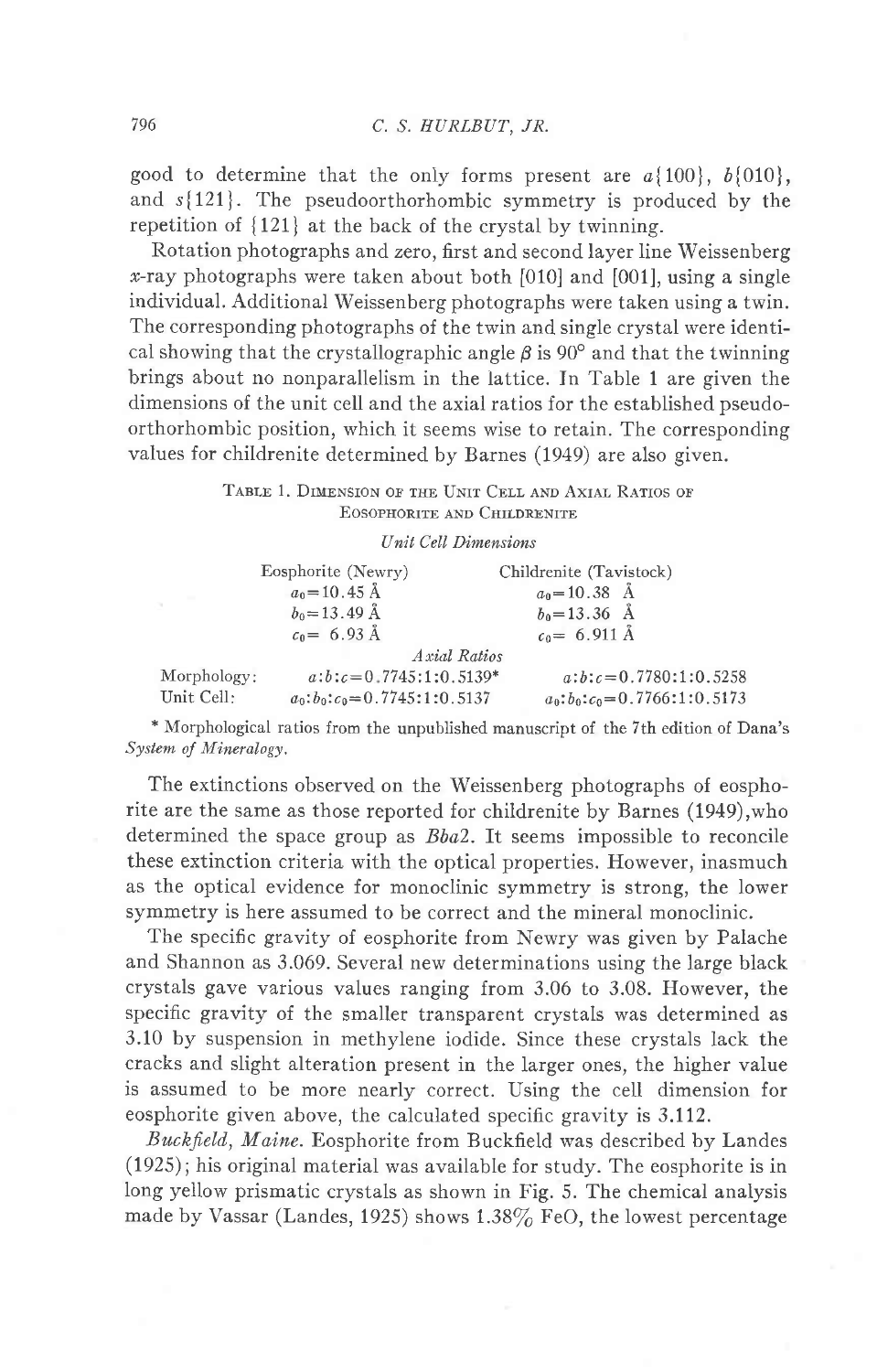of iron reported in any eosphorite. The indices of refraction are also the lowest and probably are very near those of the iron free end member. The specific gravity is 3.10. The crystals are all twinned by reflection on {100} and each of the individuals shows an extinction angle against the twin plane of  $5^{\circ}$ -6°. Most of the crystals are zoned in much the same way as those from Newry and Red Hill with the material with higher refractive index at the tips. The major portion of each crystal has nearly constant refractive indices, those given by Landes.

OPTICAL PROPERTIES OF EOSPHORITE, BUCKFIELD, MAINE

|                                      | Bulk of crystals | Tips of crystals |                                |
|--------------------------------------|------------------|------------------|--------------------------------|
| Orientation                          | n(Na)            | n(Na)            | $Opt$ —                        |
| $X = b$                              | 1.629            | 1.637            | $2V = 45^{\circ} - 50^{\circ}$ |
| v                                    | 1.650            | 1.661            | r < v                          |
| $Z \wedge c = 5^{\circ} - 6^{\circ}$ | 1.658            | 1.668            |                                |

Hebron, Maine. The first description from an American locality of the childrenite-eosphorite series was given by Brush (1863) for the material from Hebron. Because its physical, pyrognostic and crystallographic properties were similar to the earlier described childrenite, it was called childrenite. Cooke (1363) described the crystallography and oriented the crystals with the  $b$  axis vertical. Larsen (1921) determined the optical properties and, because of the relatively low indices of refraction, concluded the mineral was eosphorite.



FIG. 5. Eosphorite. Buck- FIG. 6. Eosphorite. field, Maine. Hebron, Maine.

The writer obtained from the National Museum the same specimen from Hebron (U.S. National Museum specimen #82429) used by Larsen. The crystals are uniform in size, about 2 mm. wide and 4 mm. long. They are flattened on  $\{010\}$  with other forms  $a\{100\}$ ,  $m\{110\}$ ,  $s\{121\}$ ,  $q$ {232} (Fig. 6). Although Brush and Dana (1878) show a figure of a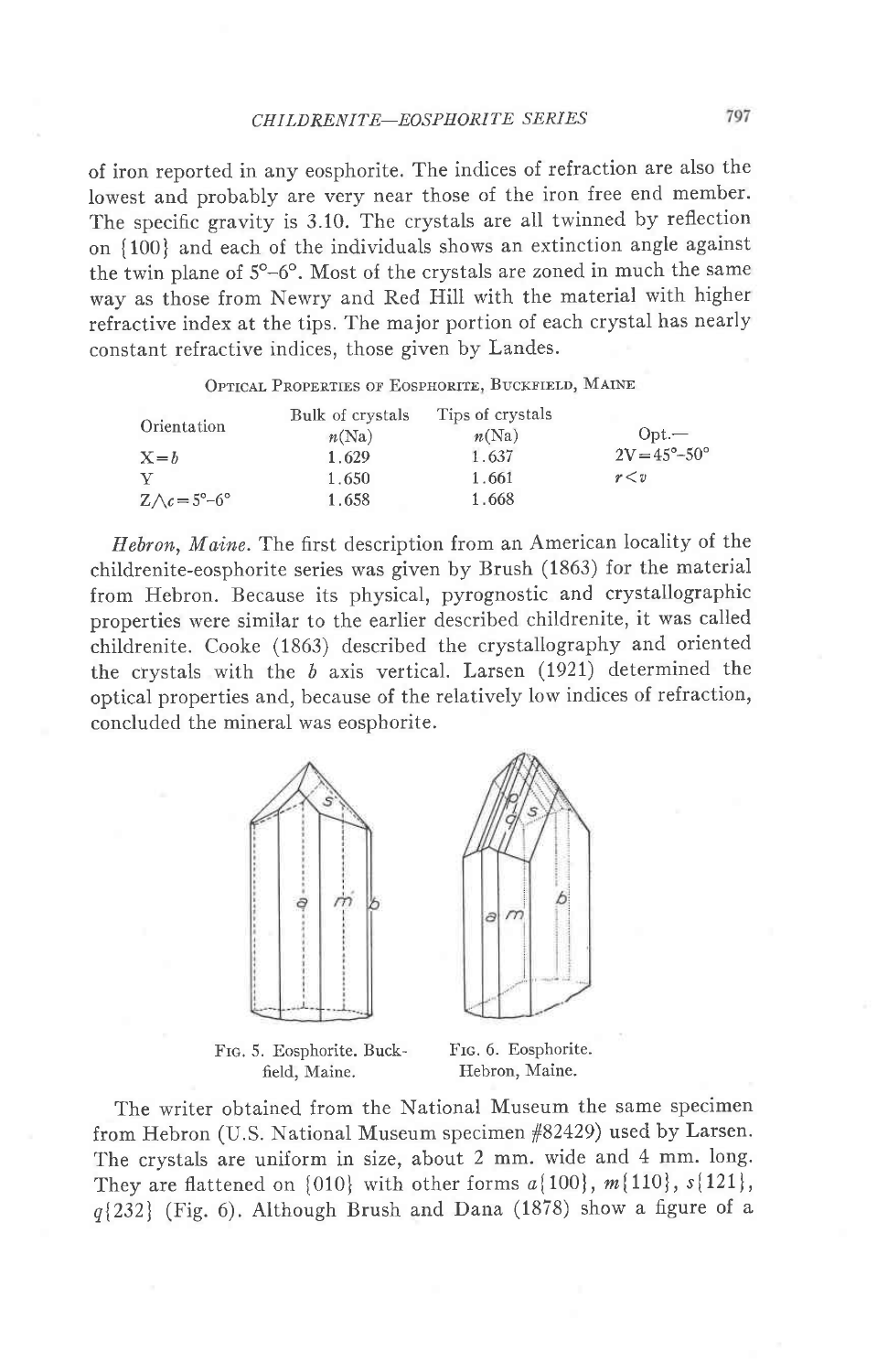doubly terminated crystal from Hebron, all those seen were attached at one end. The crystals are partially altered and manganese oxide coatings along cracks give them a black color and render them nearly opaque. The crystals are probably twinned, but because it is impossible to transmit light through a complete crystal, no twinning was observed. The alteration also made it impossible to tell whether there is zoning. However, the variation within a single crystal of the indices of refraction, as given below, indicates zoning. Only the tips of the crystals give the higher indices.

OPTICAL PROPERTIES OF EOSPHORITE, HEBRON, MAINE

| Orientation | n(Na)           |                        |
|-------------|-----------------|------------------------|
| $X = h$     | $1.631 - 1.635$ | $_{\text{Opt.}}$       |
|             | 1.657-1.665     | $2V = \sim 50^{\circ}$ |
|             | $1,663-1,671$   | r < v                  |

A chemical determination gives  $4.52\%$  FeO. The specific gravity is 3.08 but may be low because of the altered nature of the crystals.

 $Poland, Maine. Drugman (1914) gives two analyses of cosphorite from$ Poland. An average of the two gives  $5.15\%$  FeO,  $26.03\%$  MnO. By the method of minimum deviation he determined  $nX=1.642$ ,  $nZ=1.669$ .

A few isolated and broken crystals of eosphorite on specimens of other iron-manganese phosphates from Poland, Maine are all that are at present available in the Harvard collection. An optical study of these gave the following results:  $nX = 1.638$ ,  $nY = 1.657$ ,  $nZ = 1.665$ ;  $X = b$ ,  $Z \wedge c = 3^{\circ}$ ,  $2V=45^{\circ}$ ,  $r\lt v$ . It is difficult to reconcile these refractive indices with Drugman's, for his method of determination should have been at least as accurate as that used by the writer. The specific gravity is 3.09.

Branchville, Conn. In their description of the minerals from Branchville, Brush and Dana (1878) give a crystal drawing of eosphorite. It is of a singly terminated crystal with the forms:  $a\{100\}$ ,  $b\{010\}$ ,  $m\{110$  $n\{120\}, p\{111\}, s\{121\}, q\{232\}.$  No crystals were available in the present study, for the only Branchville eosphorite in the Harvard collection is a rough radial aggregate. Consequently, the presence of twinning could not be determined.

Two chemical analyses by Penfield and one by Wells (Brush and Dana, 1878) give an average of  $7.22\%$  FeO and  $23.15\%$  MnO. Constant refractive indices indicate that the material is uniform and the optical properties determined by Larsen (1921) were verified. However, the specific gravity of 3.09, obtained both by suspension in heavy liquid and with the Berman balance, is at variance with  $G=3.134$  given by Brush and Dana.

Black Mountain, Rumford., Maine. Eosphorite from Black Mountain found in cavities in feldspar is in excellent prismatic crystals ranging in length from 0.10 to 20.0 mm. The larger crystals are a reddish brown, the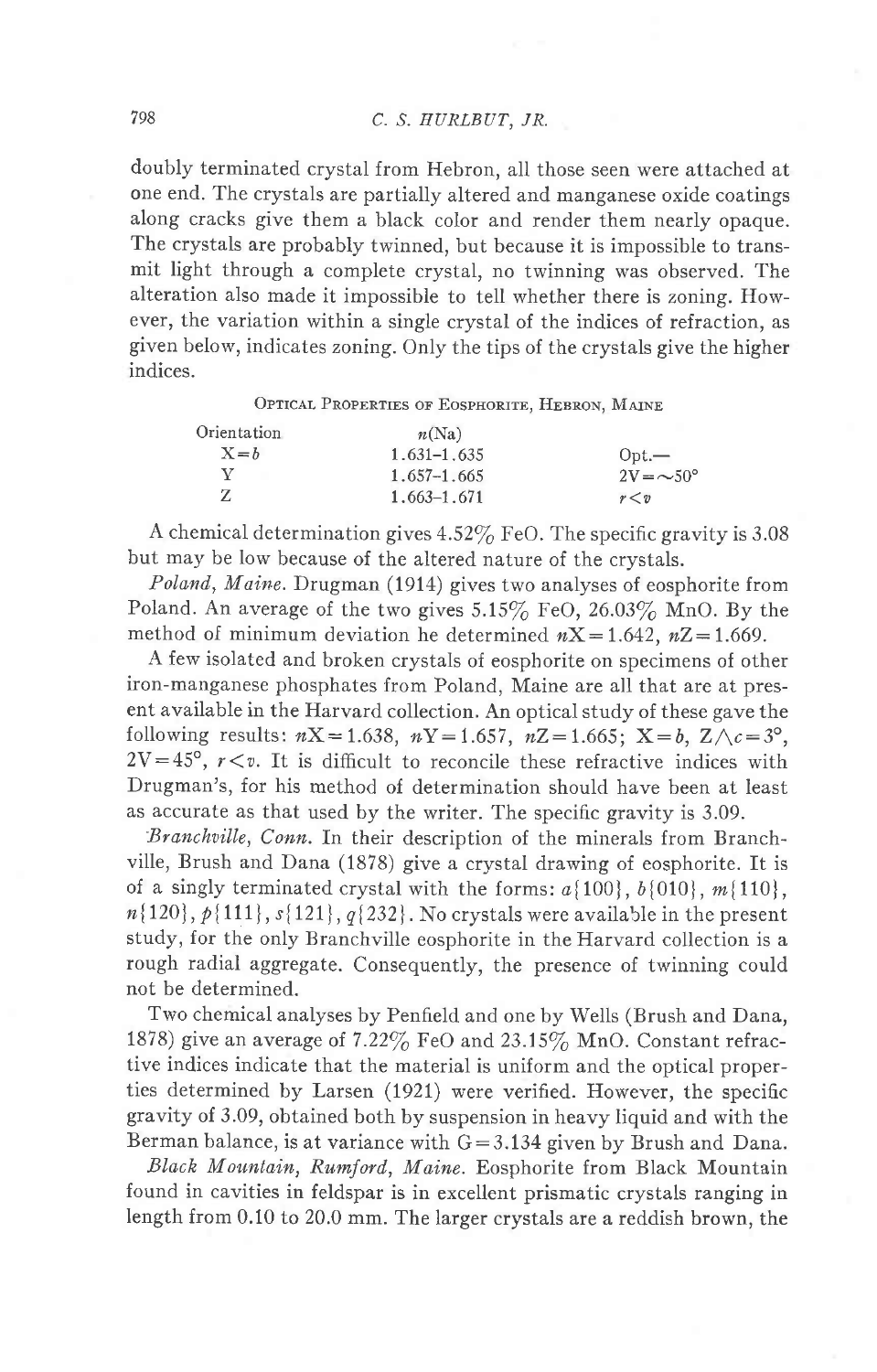smaller are pale yellow. Thus in color there is a close resemblance to the crystals from Red Hill three miles away. The habit of the crystals from the two localities is somewhat similar, with the Black Mountain crystals showing the forms  $a(100)$ ,  $b(010)$ ,  $m(110)$  and  $s(121)$  (Fig. 7). In addition to the well crystallized material, a pale pink to colorless eosphorite also occurs at Black Mountain in coarse radial aggregates.

The indices of refraction of the crystals show a considerable range from base to tip indicating a compositional variation along the  $c$  axis. Several long crystals were broken and the specific gravity taken of the ends. For the base  $G=3.104$ ; for the tip  $G=3.121$ . These values probably do not represent the true densityof either extreme end, for the pieces used were not of uniform composition as shown by the refractive indices. For the coarse radial eosphorite  $G = 3.10$ . Optically it appears to be very uniform, and a chemical analysis of it is given beyond.

#### OPTICAL PROPERTIES OF EOSPHORITE, BLACK MOUNTAIN, MAINE

|                          |       | Crystals | Coarse    |                   |
|--------------------------|-------|----------|-----------|-------------------|
| Orientation              | Base  | Tip      | Aggregate |                   |
|                          | n(Na) | n(Na)    | n(Na)     |                   |
| $X = b$                  | 1.638 | 1.642    | 1.640     | Opt. $(-)$        |
| $\mathbf v$              | 1.660 | 1.674    | 1.660     | $2V = 50^{\circ}$ |
| $Z \wedge c = 6^{\circ}$ | 1,667 | 1,680    | 1.667     | r < v             |

Analysis 1 below is of the radial eosphorite from Black Mountain. For comparison are given analyses of eosphorite from Buckfield, Maine (2) and of childrenite from St. Austell, Cornwall, England (3).

|                   |                          | 2                        | 3     |
|-------------------|--------------------------|--------------------------|-------|
| $P_2O_5$          | 30.91                    | 29.89                    | 29.92 |
| SiO <sub>2</sub>  | $\overline{\phantom{a}}$ | .90                      |       |
| $Al_2O_3$         | 23.90                    | 22.37                    | 21.43 |
| FeO               | 11.37                    | 1.38                     | 28.56 |
| MnO               | 18.41                    | 29.94                    | 3.11  |
| CaO               | $\overline{\phantom{a}}$ | $\sim$                   | 0.65  |
| Na <sub>2</sub> O | $-$                      | $\overline{\phantom{a}}$ | 0.37  |
| H <sub>2</sub> O  | 15.26                    | 15.34                    | 15.80 |
| F                 | $\frac{1}{2}$            | trace                    |       |
|                   |                          |                          |       |
| Total             | 99.85                    | 99.82                    | 99.84 |

### CHEMICAL ANALYSES OF EOSPHORITE AND CHILDRENITE

1. Black Mountain, Rumford, Maine. F. A. Gonyer, analyst.

2. Buckfield, Maine. H. Vassar, analyst (Landes, 1925).

3. St. Austell, Cornwall, England. (H. Otto, 1935).

North Groton, New Hampshire. In the spring of 1949 eosphorite was discovered at the Palermo mine. North Groton. associated with other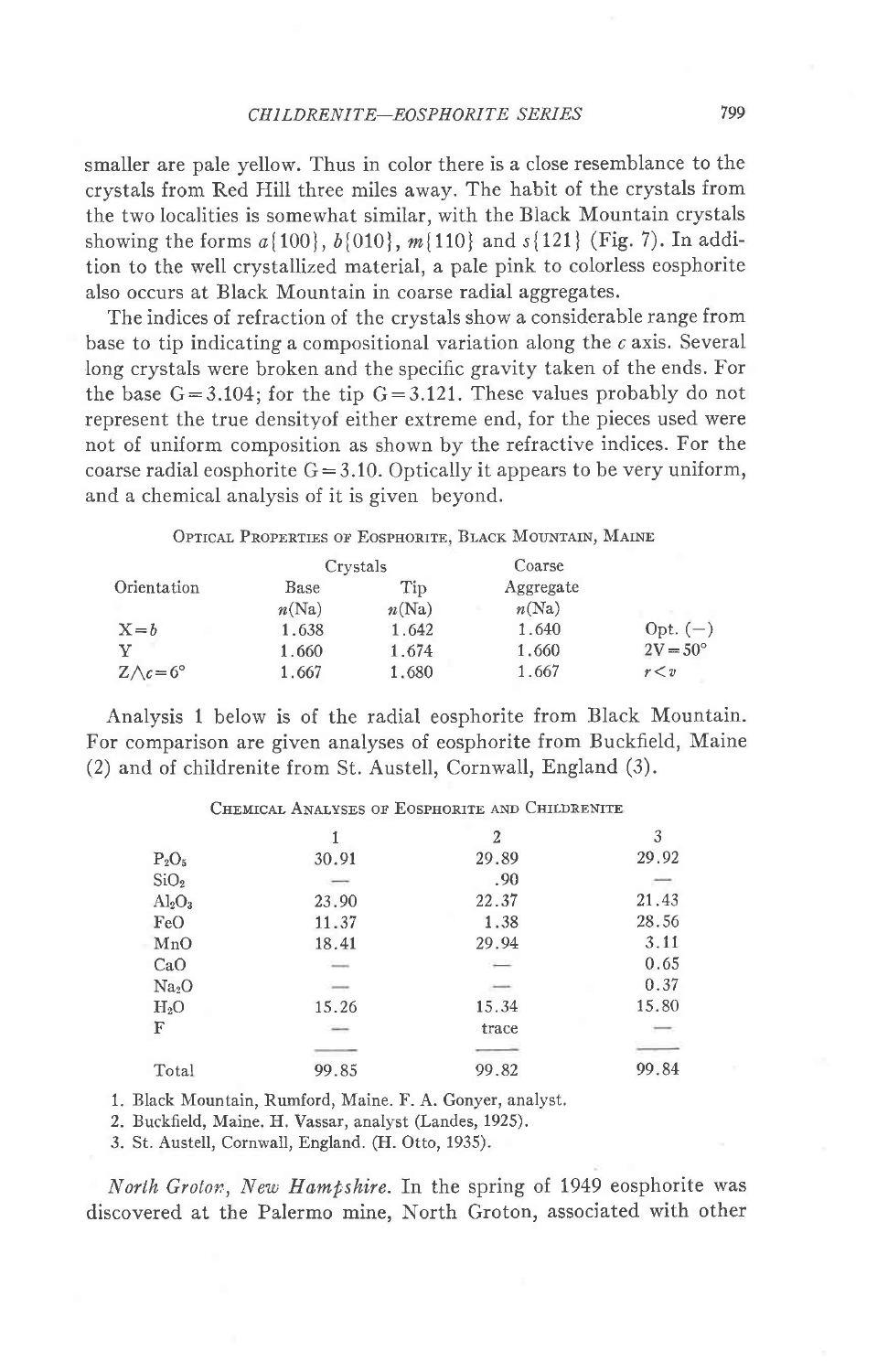iron-manganese phosphates. The best specimen from this locality was found by Mr. Charles Weeks and was loaned to the writer for study. The crystals are transparent, of a light brown color and very similar in habit to those from Newry (Fig. 2), flattened on  $\{010\}$ .



FIG. 7. Eosphorite. Black Mountain, Rumford, Maine.

Frc. 8. Childrenite. Tavistock, Devonshire, England.

The Palermo eosphorite crystals show extreme compositional variation from the base to the tip as indicated by the refractive indices. All the crystals show twinning by reflection on  $\{100\}$  with an extinction angle angle against  $c$  of  $8^\circ$ . It was impossible to segregate separate portions of the crystals for iron determinations or for specific gravity measurements. For the crystals as a whole there is  $12.15\%$  FeO and G=3.12.

Optical Properties of Eosphorite, North Groton, New Hampshire

|                          | Base of crystals  | Tip of crystals   |           |          |
|--------------------------|-------------------|-------------------|-----------|----------|
| Orientation              | n(Na)             | n(Na)             |           |          |
| $X = b$                  | 1.641             | 1.653             | colorless | $Opt. -$ |
| v                        | 1.665             | 1.673             | colorless |          |
| $Z \wedge c = 8^{\circ}$ | 1.669             | 1.683             | brown     | r < v    |
|                          | $2V = 35^{\circ}$ | $2V = 50^{\circ}$ |           |          |

Red Hill, Rumford, Maine. The Red Hill eosphorite is in cavities in feldspar associated with amythestine quartz. It is reddish brown in color. There are two generations of crystals; the earlier are the larger with a maximum length of about 1 cm. The later crystals which vary in length from 0.1 to 1.0 mm. are arranged in radial groups and as subparallel overgrowths on the earlier crystals. The habit of both generations of crystals is the same and similar to crystals from Black Mountain (Fig. 7) with the forms  $a\{100\}$ ,  $m\{110\}$ , and  $s\{121\}$  and on some crystals  $b$ {010} poorly developed.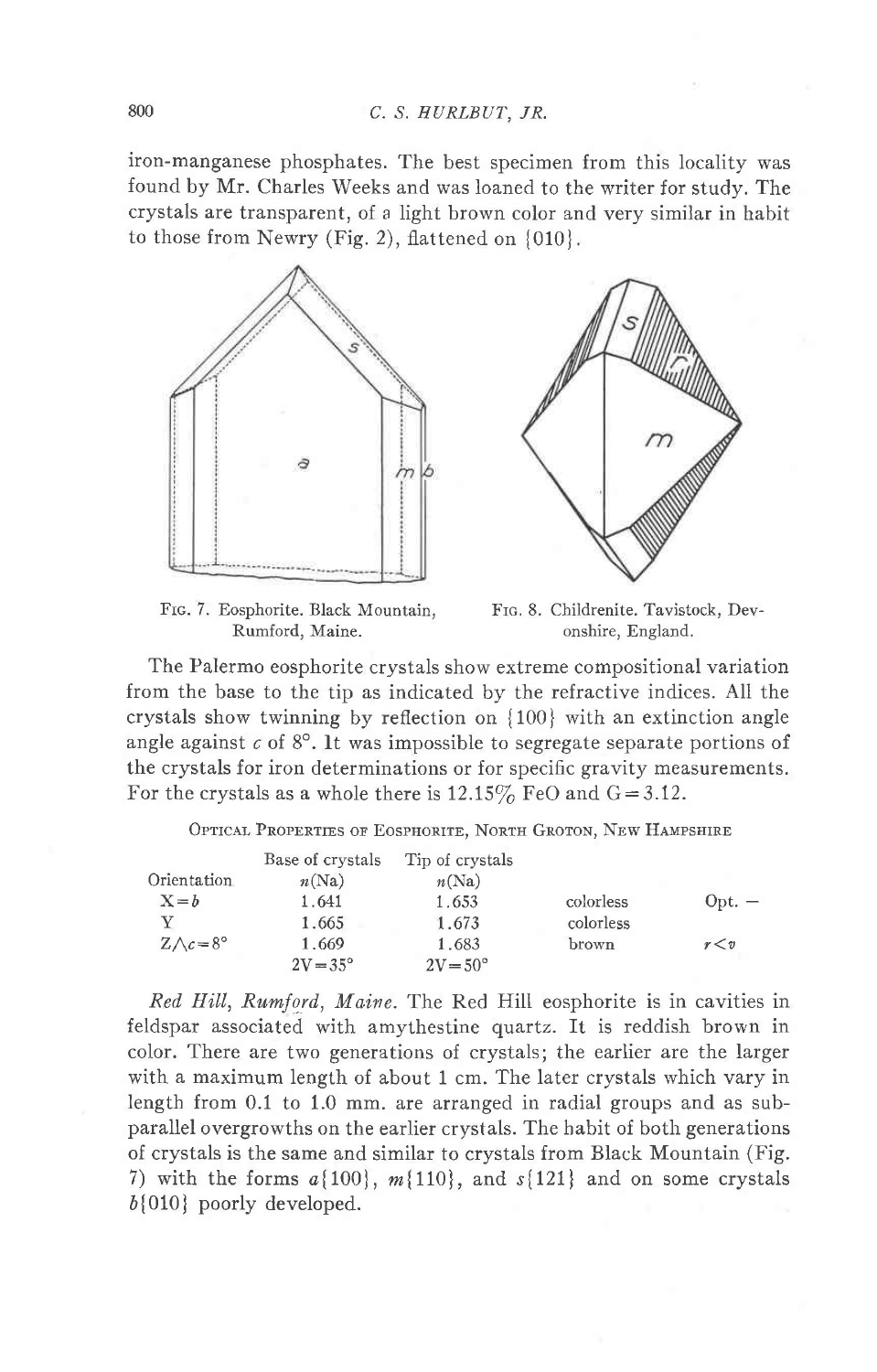## CHILDRENITE-EOSPHORITE SERIES 801

The indices of refraction, as given below, indicate that the earlier deposition, as in the zoned crystals at Newry and elsewhere, is lower in iron. Moreover, the specific gravity, which for the earlier crystals is 3.14 and for the later crystals 3.15, indicates a like compositional difference. In the larger crystals there is  $14.62\%$  FeO and  $13.86\%$  MnO. Because of insufficient material chemical determinations were not made on the smaller crystals but the curves in Fig. 11 would indicate about 20/6 FeO.

OPTICAL PROPERTIES OF EOSPHORITE FROM RED HILL, RUMFORD, MAINE

|                          | Early large crystals                                          |                          | Late small crystals |
|--------------------------|---------------------------------------------------------------|--------------------------|---------------------|
| Orientation              | n(Na)                                                         | Orientation              | n(Na)               |
| $X = b$                  | 1.640 colorless                                               | $X = b$                  | 1.644 colorless     |
| v                        | 1.664 vellow                                                  | v                        | 1.673 pale yellow   |
| $Z \wedge c = 4^{\circ}$ | 1.670 light brown                                             | $Z \wedge c = 2^{\circ}$ | $1.679$ yellow      |
|                          | For both crystals: Opt. $-, 2V = 45^{\circ}, r < v$ , strong. |                          |                     |

#### CHILDRENITE

Of the specimens available for study only those from England have a sufficiently high excess of FeO over MnO to be called childrenite. The average of four childrenite analyses by Drugman (1915) from the Crinnis mine near St. Austell, Cornwall gives 28.30% FeO, 3.35% MnO. Otto (1935) in an analysis of material from the same locality gives  $28.56\%$  FeO,  $3.11\%$  MnO. The other major occurrence is in the George and charlotte mine near Tavistock, Devonshire. Three analyses of childrenite from Tavistock are available; Rammelsberg (1852), Church (1873), Penfield (1830). No indices of refraction are given for the first two, but Otto (1936) gives indices which he impiies are for the childrenite analyzed by Penfield. The writer checked these indices and on the same material Gonyer determined 26.40% FeO. Penfield's analysis gives  $26.54\%$  FeO and  $4.87\%$  MnO.

Crystals from the two English localities, unlike crystals of eosphorite, are doubly terminated. Figure 8 illustrated a common habit at Tavistock and Fig. 9 at St. Austell. It was hoped that these doubly terminated crystals would show some morphological evidence of twinning that is lacking in the singly terminated eosphorite. However, as illustrated in the figures, the crystals appear to have perfect orthorhombic symmetry.

When a crystal is cut or broken so that it will lie parallel to {010}, it shows twinning under polarized light. Moreover, in addition to twinning by reflection on [ 100] as in eosphorite, it is also twinned by reflection on  ${001}$ . Between crossed nicols a  ${010}$  plate shows a fourling (Fig. 10) made up of two individuals.

It is not surprising that this twinning has not been noted previously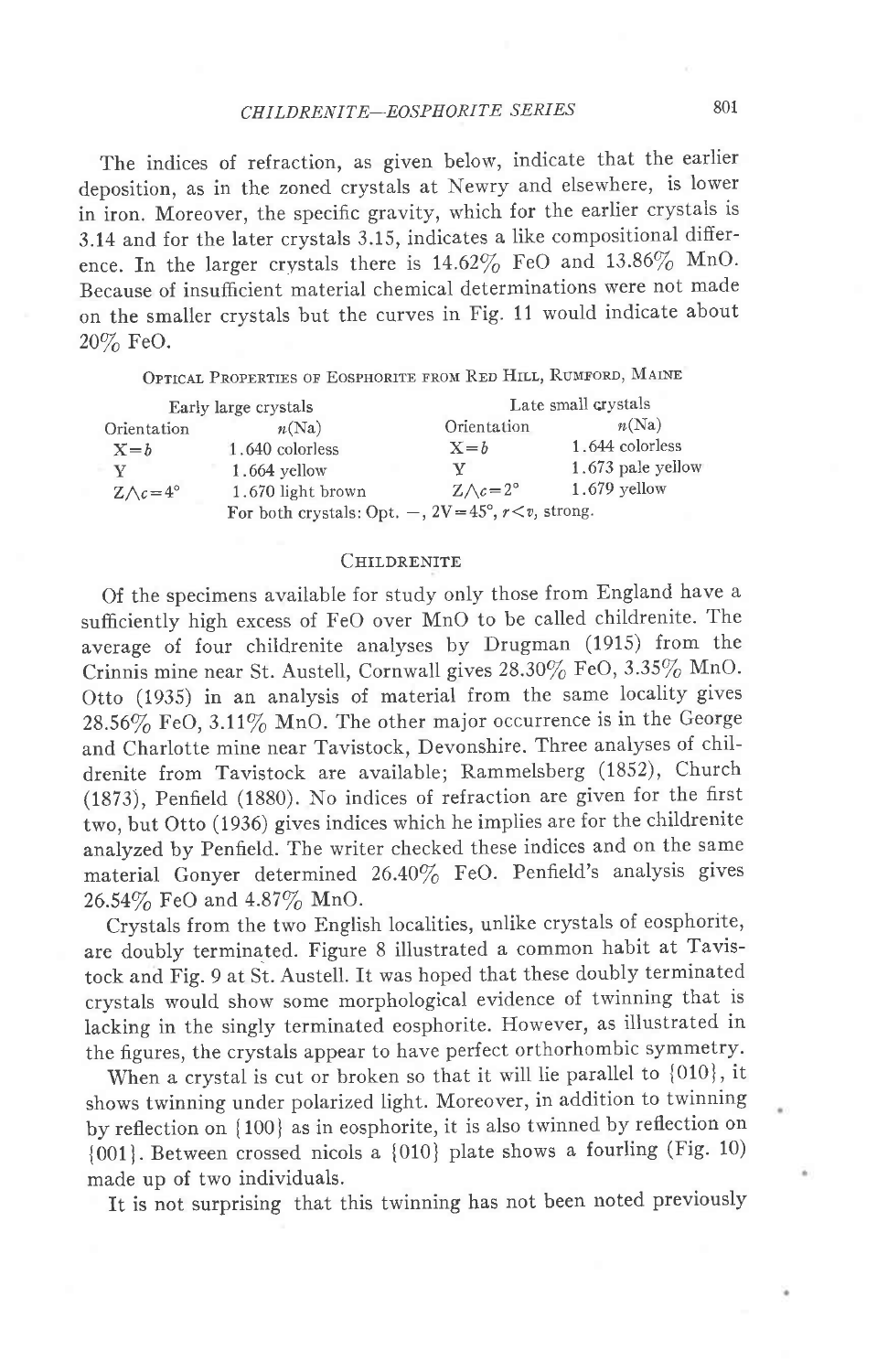since the {010} form is lacking or is poorly developed and it is only with difficulty that a crystal can be oriented in such a way as to permit the twinning to be observed.

The optical properties of childrenite can be summarized as follows:

|                          |           | OPTICAL PROPERTIES OF CHILDRENITE |                   |
|--------------------------|-----------|-----------------------------------|-------------------|
|                          | Tavistock | St. Austell                       |                   |
| Orientation              | n(Na)     | n(Na)                             |                   |
| $X = h$                  | 1.643     | $1.643 - 1.646$                   | $Opt. -$          |
| $Y \wedge c = 8^{\circ}$ | 1.678     | 1.676-1.681                       | $2V = 50^{\circ}$ |
| Z                        | 1.684     | $1.681 - 1.687$                   | $r > v$ , strong  |

Childrenite difiers from eosphorite not only in having higher indices of refraction but also in dispersion and in optical orientation. In all eosphorite the dispersion is  $r \lt v$ ; in childrenite  $r > v$ , strong. In eosphorite Z makes a small extinction angle with  $c$ ; in childrenite Y makes the



Frc. 9. Childrenite. St. Austell, Cornwall, Ensland.

Frc. 10. Childrenite lying on (010) showing optical orientation in fourling.

corresponding extinction angle with  $c$ . Although most of the crystals examined from St. Austell gave an 8° extinction angle, some portions of zoned crystals show an extinction angle as low as 1°. This low angle is on that portion with the lower refractive indices.

The specific gravity of childrenite has been given as high as 3.24. However, several determinations gave consistant results as follows: Tavistock  $G=3.18$ , St. Austell  $G=3.19$ . The calculated value of Barnes (1949) for childrenite is  $G = 3.186$ .

Other Occurrences. Gordon (1944) describes childrenite from Llallagua,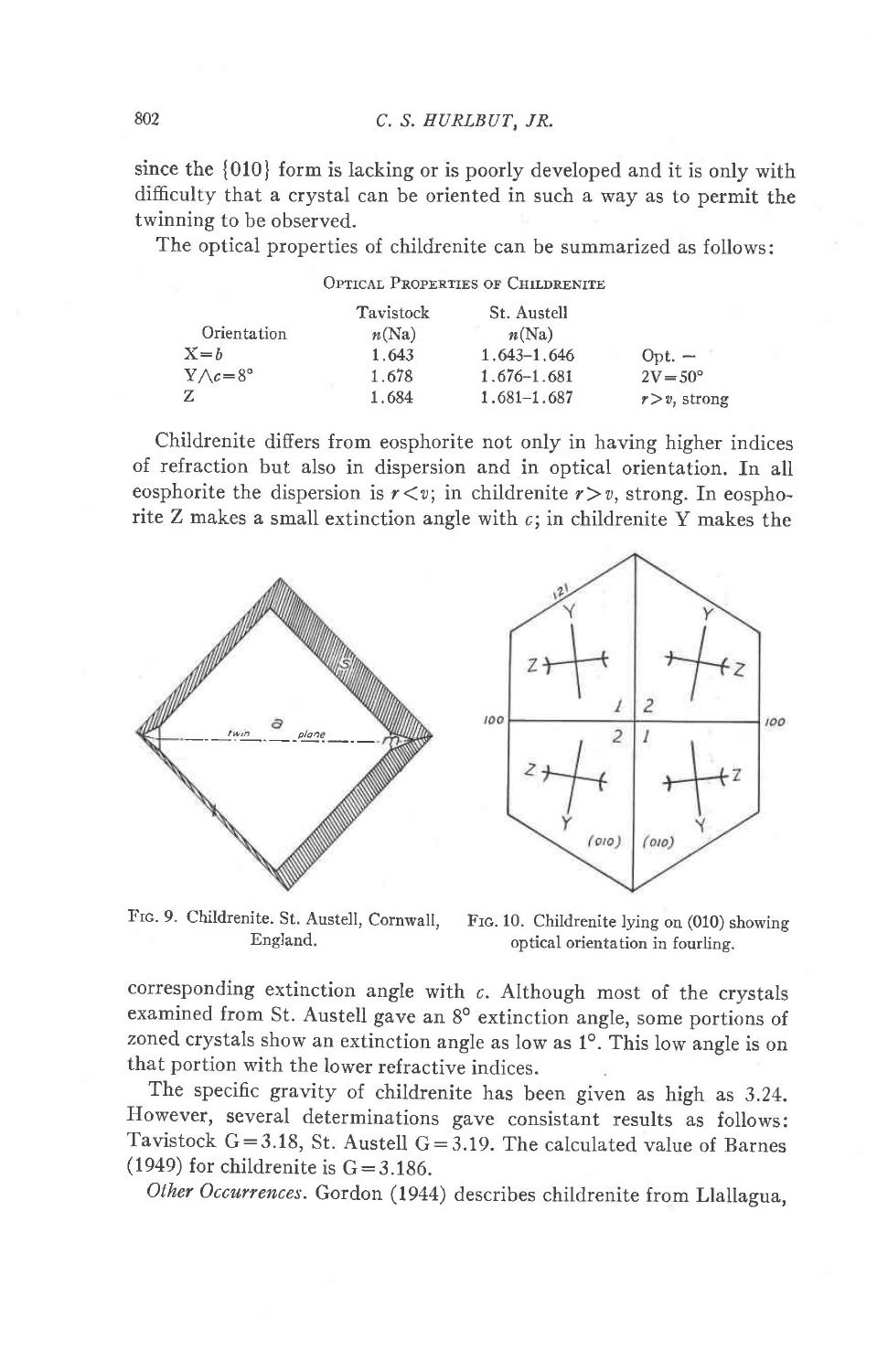Bolivia, and gives a chemical analysis showing  $21.69\%$  FeO and  $4.21\%$ MnO. However, his indices of refraction,  $nX = 1.652$ ,  $nY = 1.660$ ,  $nZ = 1.678$ , give the mineral a *positive* optical sign which is at variance with the sign as determined on all other members of the series. His specific gravity of 3.05 is also low for such a high iron member.

Mason (1942) reported the presence of eosphorite in a specimen from Hühnerkobel, Bavaria. Since he gives no chemical analysis and the material was not available for an iron determination, his data are not listed in Table 2. The indices of refraction,  $nX = 1.642$ ,  $nY = 1.663$ ,  $nZ = 1.669$ , fit the curves in Fig. 11 reasonably well and correspond to an eosphorite with about  $12\%$  FeO. The specific gravity is given as 3.07.

| Locality                              | $\%$<br>FeO | $\%$<br>MnO | $n\mathbf{X}$ | nY    | nZ    | 2V              | Orienta-<br>tion<br>$X = b$ | Dis-<br>persion | G    |
|---------------------------------------|-------------|-------------|---------------|-------|-------|-----------------|-----------------------------|-----------------|------|
| 1. Buckfield, Maine                   | 1.38        | 29.94       | 1.629         | 1.650 | 1.658 | $45^{\circ}$    | $Z \wedge c = 5^{\circ}$    | r < v           | 3.10 |
| 2. Hebron, Maine                      | 4.52        |             | 1.631         | 1.657 | 1.663 | $50^\circ$      |                             | r < v           | 3.08 |
| 3. Poland, Maine                      | 5.15        | 26.03       | 1.638         | 1.657 | 1.665 | 45°             | $Z = c = 3^{\circ}$         | r < v           | 3.09 |
| 4. Branchville, Conn.                 | 7.22        | 23.15       | 1.633         | 1.656 | 1,664 | $51^\circ$      |                             | r < v           | 3.09 |
| 5. Newry, Maine                       | 10.10       |             | 1.638         | 1.660 | 1.667 | $50^\circ$      | $Z = c = 6^{\circ}$         | r < v           | 3.10 |
| 6. Black Mt., Rumford,                |             |             |               |       |       |                 |                             |                 |      |
| Maine                                 | 10.26       |             | 1.640         | 1.660 | 1.667 | $50^\circ$      | $Z \wedge c = 6^{\circ}$    | r < v           | 3.11 |
| 7. North Groton, N. H.                | 12.15       |             | 1.641         | 1.665 | 1.669 | $35^{\circ}$    | $Z \wedge c = 8^{\circ}$    | $r \leq v$      | 3.12 |
| 8. Red Hill, Rumford,<br>Maine        | 14.62       | 13.86       | 1.640         | 1.664 | 1.670 | $45^{\circ}$    | $Z \wedge c = 4^{\circ}$    | r < v           | 3.14 |
| 9. Tavistock, Devonshire,<br>England  | 26.54       | 4.87        | 1.643         | 1.678 | 1.684 | $50^\circ$      | $Y \wedge c = 6^{\circ}$    | r > v           | 3.18 |
| 10. St. Austell, Cornwall,<br>England | 28.56       | 3.11        | 1.646         | 1.681 | 1.687 | 50 <sup>o</sup> | $Y \wedge c = 8^{\circ}$    | r > v           | 3.19 |

TABLE 2. SUMMARY OF OPTICAL DATA **EOSPHORITE-CHILDRENITE SERIES** 

The curves of Fig. 11 made from the data summarized in Table 2 show a rather uniform increase in refractive index with increase in FeO. The birefringence also increases slightly with FeO. No analysis, with the exception of Gordon's, shows percentage of FeO between 14.62% and  $26.56\%$ . For this reason one might suspect that the series is one of limited isomorphism. However, the refractive indices of the zoned eosphorite crystals argue against this. If the higher sets of indices of these zoned crystals were plotted on the curves, they would fall within the gap, indicating that a portion of certain crystals have this intermediate composition. Both the high and low index parts of the zoned crystals have the same optical orientation and dispersion. Only in the high iron childrenite from England is there a change in the optical orientation and a reversal in dispersion.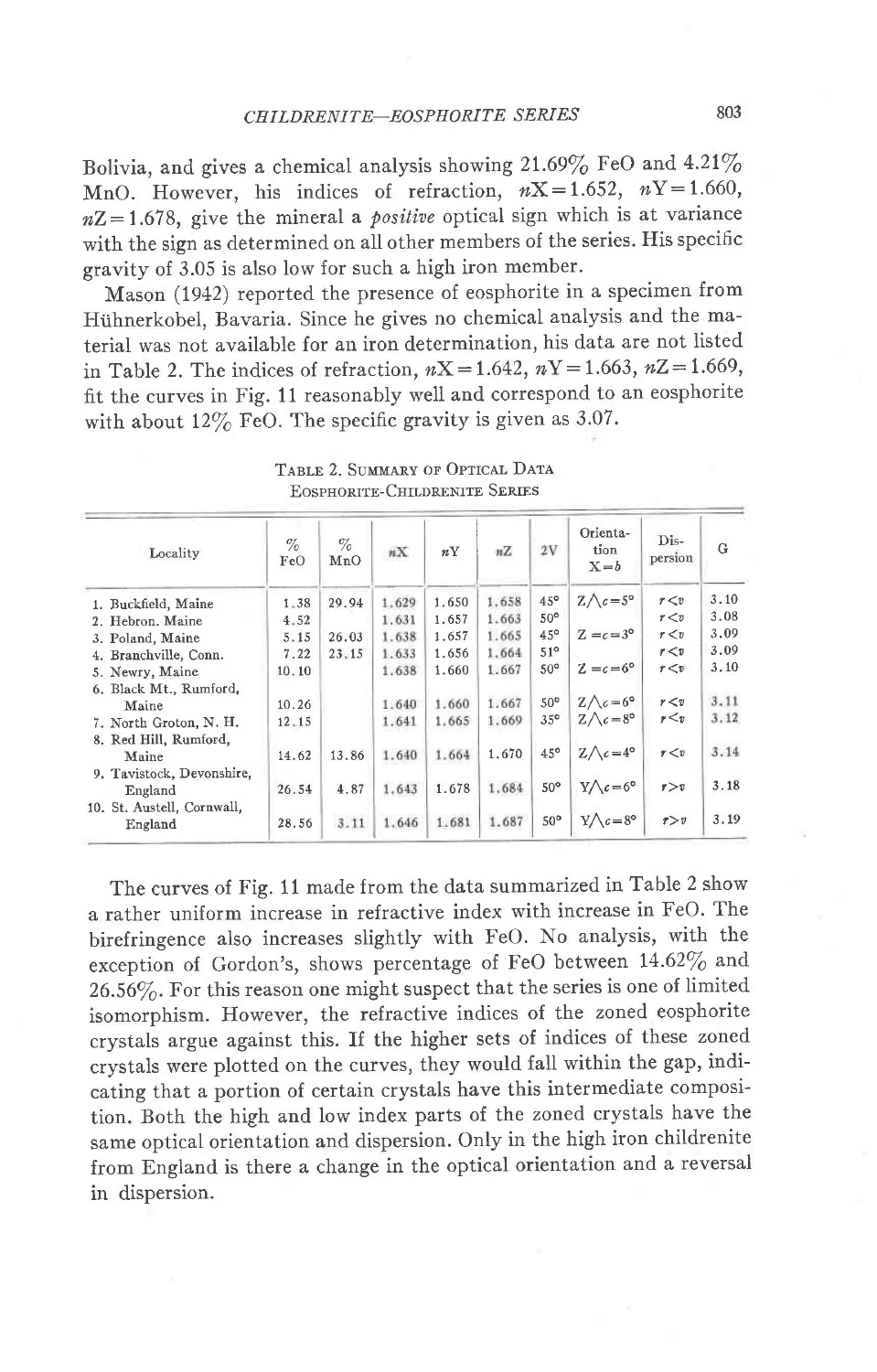

FIG. 11. Variation of indices of refraction and specific gravity with composition in childrenite-eosphorite series.

With only one marked exception, the specific gravity shows a regular increase with increase of FeO. Extrapolating from the curve, for the pure iron end-member  $G = 3.20$ , for the pure manganese end-member  $G = 3.05$ .

804